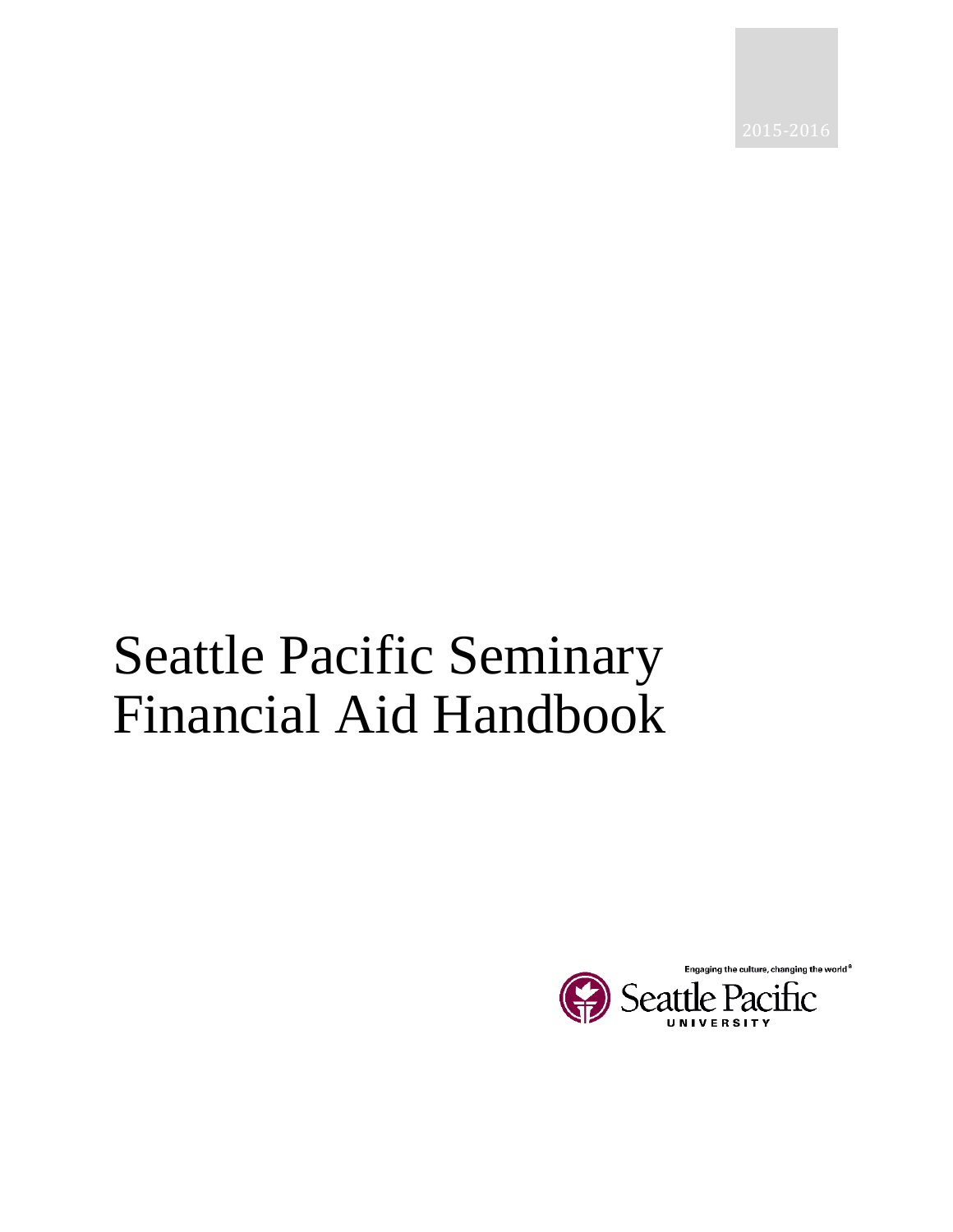## **Table of Contents**

| II. |  |
|-----|--|
|     |  |
|     |  |
|     |  |
|     |  |
|     |  |
|     |  |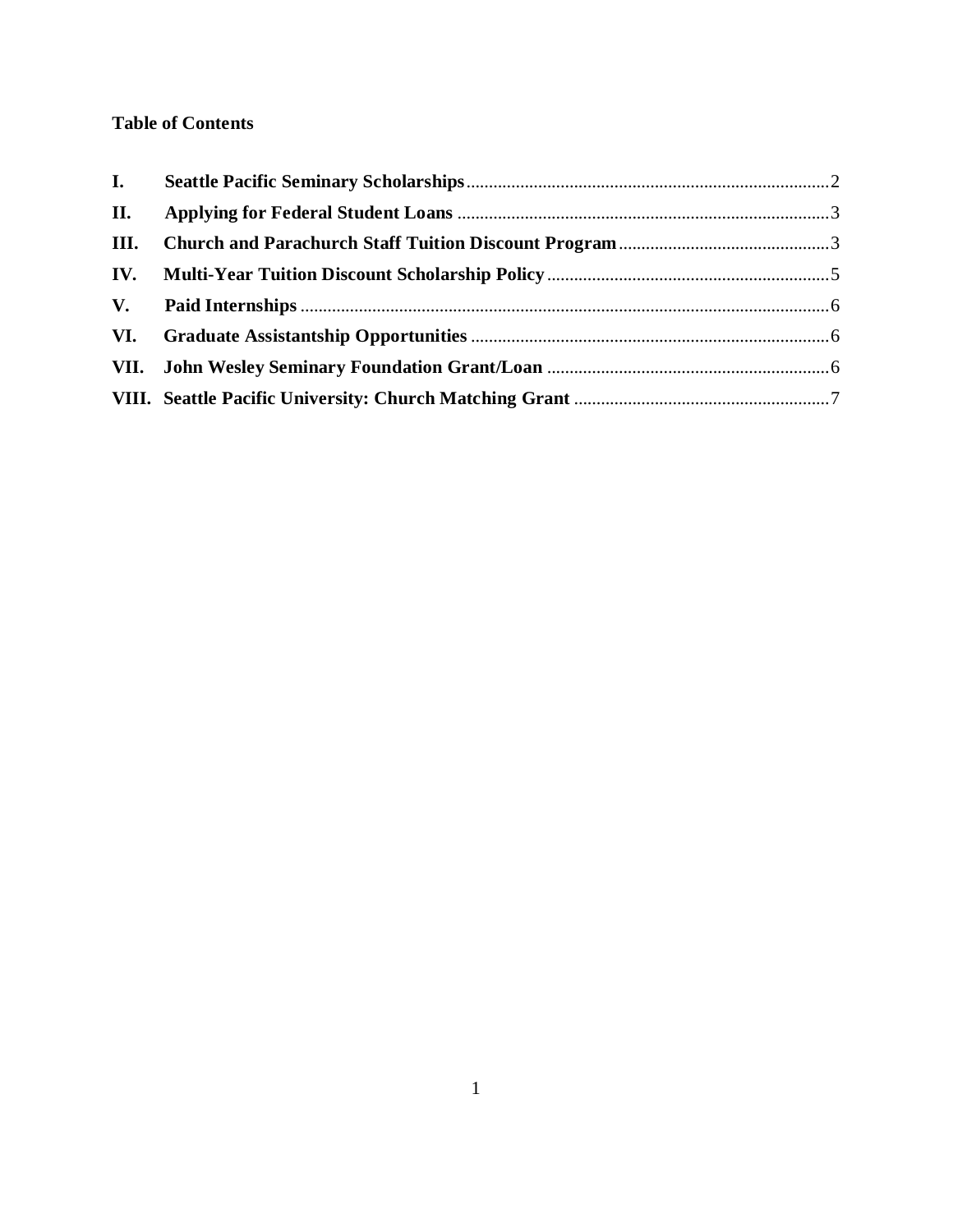#### <span id="page-2-0"></span>**I. Seattle Pacific Seminary Scholarships**

New students who are admitted to Seattle Pacific Seminary (SPS) and continuing students are eligible to apply for SPS scholarships. These scholarships provide financial support towards tuition costs for graduate courses taken in the Seminary only (i.e. THEO courses); scholarship aid will not apply to courses taken outside of the School of Theology.

## **Steps to Apply:**

To apply for a Seminary scholarship, SPS students must complete the following two steps prior to the scholarship application deadline of March 31:

- 1. Complete a Free Application for Federal Student Aid (FAFSA)**.** The FAFSA provides the Seminary with an assessment of a student's financial need. Students can complete a FAFSA form [online.](https://fafsa.ed.gov/) (Seattle Pacific University's school code is: 003788).
- 2. Complete a SPS scholarship application.

The scholarship application provides the Seminary with a detailed assessment of a student's financial situation, and allows the Seminary to understand any additional information about a student's finances that may not have been captured by FAFSA. In a student's scholarship application, the Seminary is seeking a concise statement of monthly expenses, monthly income, and additional information about a student's financial situation that should be listed (e.g. additional scholarships a student is applying for, etc.).

Students are evaluated for scholarship aid based on: financial need, merit (e.g. GPA, vocational preparedness), and on a first-come-first-serve basis (i.e. students will be evaluated and awarded scholarships as soon as their application materials are received).

New and continuing students who are interested in applying for a Seminary scholarship are strongly encouraged to complete their FAFSA and scholarship application well in advance to the application deadline. The Seminary will receive scholarship applications as early as January 1, up until the deadline.

## **Eligibility Criteria:**

SPS scholarships are awarded to new and continuing students based on the following criteria:

 New students must confirm their enrollment to the Seminary by completing and mailing their Admissions Response Form to the SPS administrative offices: Seattle Pacific Seminary Alexander Hall, Suite 109 3307 3rd Ave West Seattle WA 98119-1997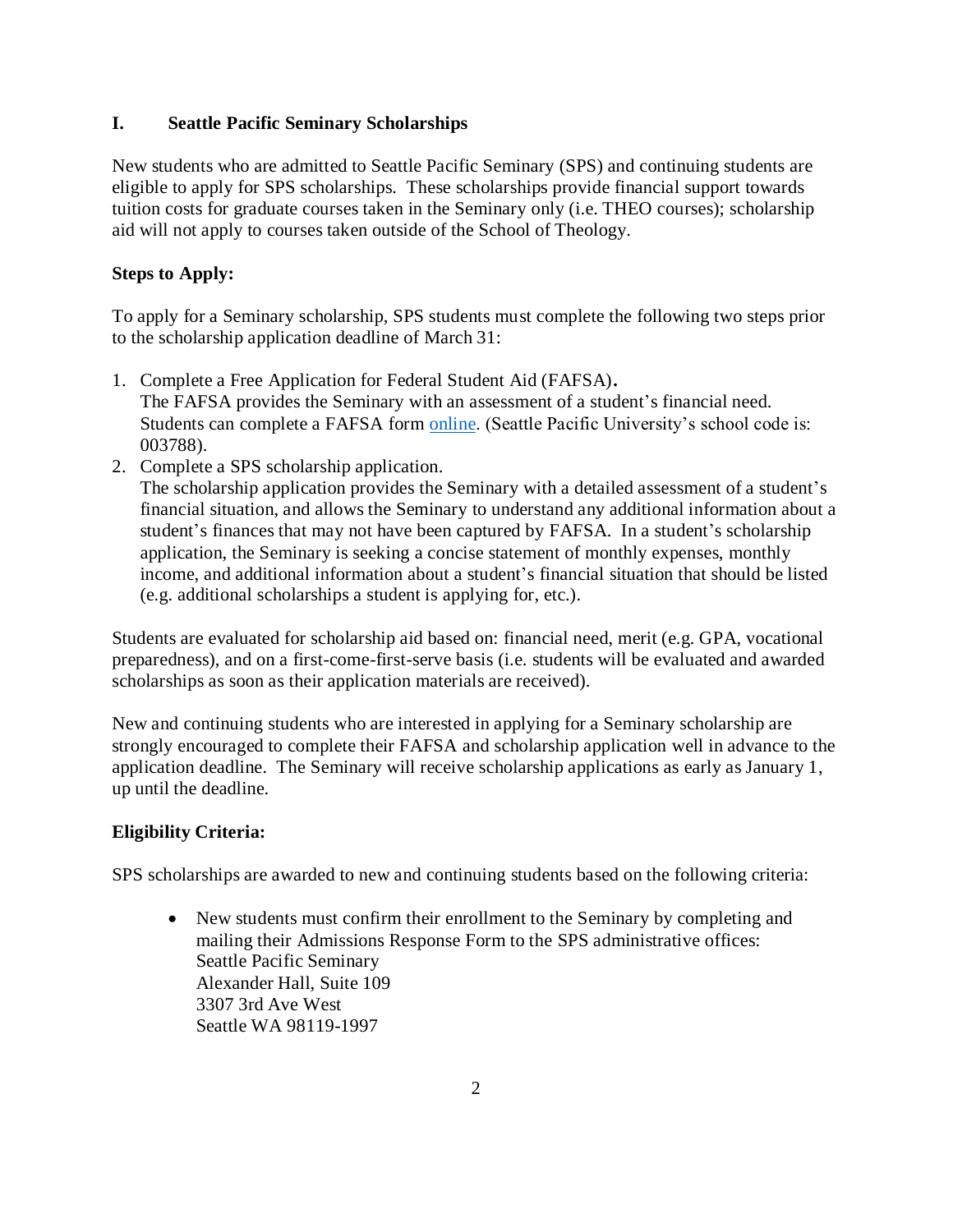- SPS scholarships are evenly distributed to students' SPU student account across each quarter of the academic year (Fall, Winter and Spring) and cannot be deferred to a future term or academic year.
- New students must be enrolled in a minimum of five graduate credits, and continuing students must be registered for six or more graduate credits in the Seminary (i.e. THEO courses only). Exceptions to this minimum credit policy are evaluated and approved on a case-by-case basis by the SPS administration.
- Seminary scholarship aid cannot be applied toward graduate courses offered outside of the School of Theology (e.g. the School of Business, Government, and Economics; School of Psychology, Family, and Community; Industrial-Organizational Psychology; and Education).
- Students must maintain a grade point average of 3.0 each quarter to maintain their eligibility to receive their SPS scholarship award.
- Seminary scholarships will not be awarded in combination with other tuition discount programs offered by SPS, such as the Church and Parachurch Staff Tuition Discount Program, and the Multi-year Tuition Discount Program.

## <span id="page-3-0"></span>**II. Applying for Federal Student Loans**

New students who are admitted to SPS and continuing students may apply for federal student loans to assist with the cost of their graduate education and living expenses. Federal student loans are administered by the Student Financial Services department at Seattle Pacific University. SPS does not administer federal student loans for Seminary students; the Seminary administration only deals with scholarship aid.

For more information on how to apply for federal student loans, visit the following link for the SPU [Graduate Catalog.](http://spu.edu/acad/GRCatalog/20156/financialaid.asp)

For more information about the services available through SPU's Student Financial Services, visit the following [link.](http://spu.edu/depts/sfs)

## <span id="page-3-1"></span>**III. Church and Parachurch Staff Tuition Discount Program**

The Church and Parachurch Staff Tuition Discount Program provides a 50% tuition discount for first-year students of SPS who are actively employed in a full-time or part-time capacity at a Christian church or a parachurch organization, such as: Campus Crusade, InterVarsity, Navigators, Union Gospel Mission, Urban Impact, Young Life, Youth for Christ, or World Vision (Note: This is not an exclusive list).

Students who receive the Church and Parachurch Staff Tuition discount will be eligible to receive the 50% tuition discount during their first academic year (Fall, Winter, and Spring quarter) OR their first 40 credits at the Seminary, whichever comes first.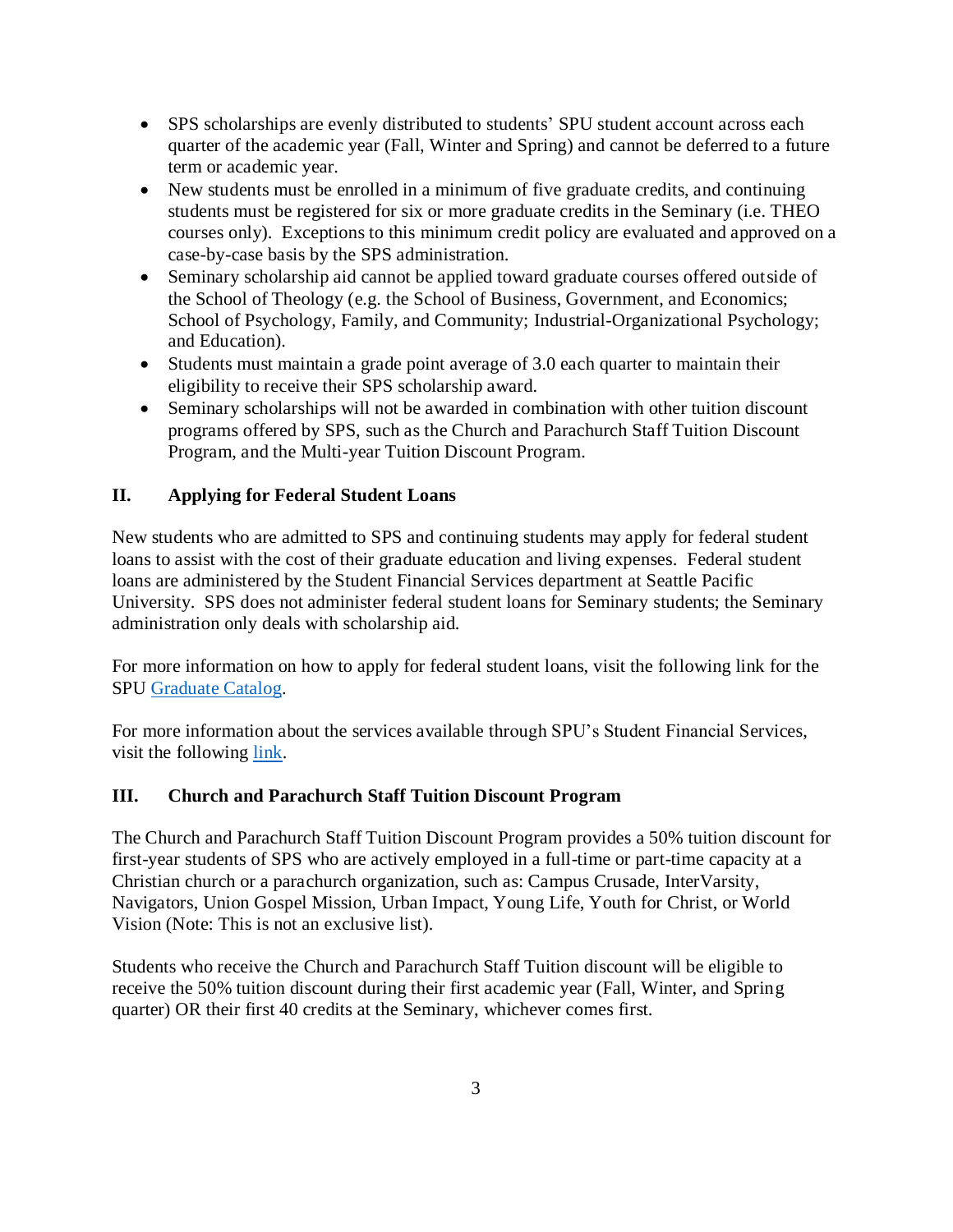#### **Steps to Apply:**

To apply, students must be admitted to a degree program at SPS, and must complete the following steps:

- 1. Complete a Free Application for Federal Student Aid (FAFSA). The FAFSA provides the Seminary with an assessment of your financial need. Students can complete a FAFSA form [online.](https://fafsa.ed.gov/) (Seattle Pacific University's school code is: 003788).
- 2. Demonstrate active employment at an approved Christian Church or Parachurch organization.

Students can confirm their employment by asking a supervisor to send a letter or email to the Director of the Seminary communicating students' active employment status at a church and parachurch organization. Students will not be required to maintain their active employment through the duration of their first academic year; the Seminary only requires that students demonstrate their active employment at the time they confirm their enrollment.

#### **Eligibility Criteria:**

The Church and Parachurch Staff Tuition Discount Program will be awarded based on the following criteria:

- Students must be enrolled in their first year at the seminary.
- Students must be employed at a Christian Church or Parachurch organization at the time they confirm their enrollment to the Seminary.
- Students must be enrolled in a master degree offered by the Seminary (M.Div. and M.A. students); students who are enrolled in the Graduate Certificate in Christian Studies (GCC) will not be eligible.
- Students must be enrolled in a minimum of five credits during each quarter of their first year at the Seminary, unless otherwise approved by the Dean or Director of the Seminary.
- Students will not be eligible to obtain the 50% tuition discount for classes taken outside the Seminary – the graduate courses must be courses offered through the School of Theology (i.e. THEO courses only). The tuition discount will not be applicable toward graduate courses offered outside of the School of Theology (e.g. the School of Business, Government, and Economics; School of Psychology, Family, and Community; Industrial-Organizational Psychology; and Education).
- Students must maintain a grade point average of 3.0 each quarter to continue to receive the Church and Parachurch Staff Tuition Discount*.*
- Students who are awarded the Church and Parachurch Staff Tuition Discount will not be eligible to receive additional tuition scholarship support from the Seminary. However, students who are selected to serve in the Murdock Discipleship Fellows Program will be eligible to receive the four-credit tuition scholarship associated with this paid-internship.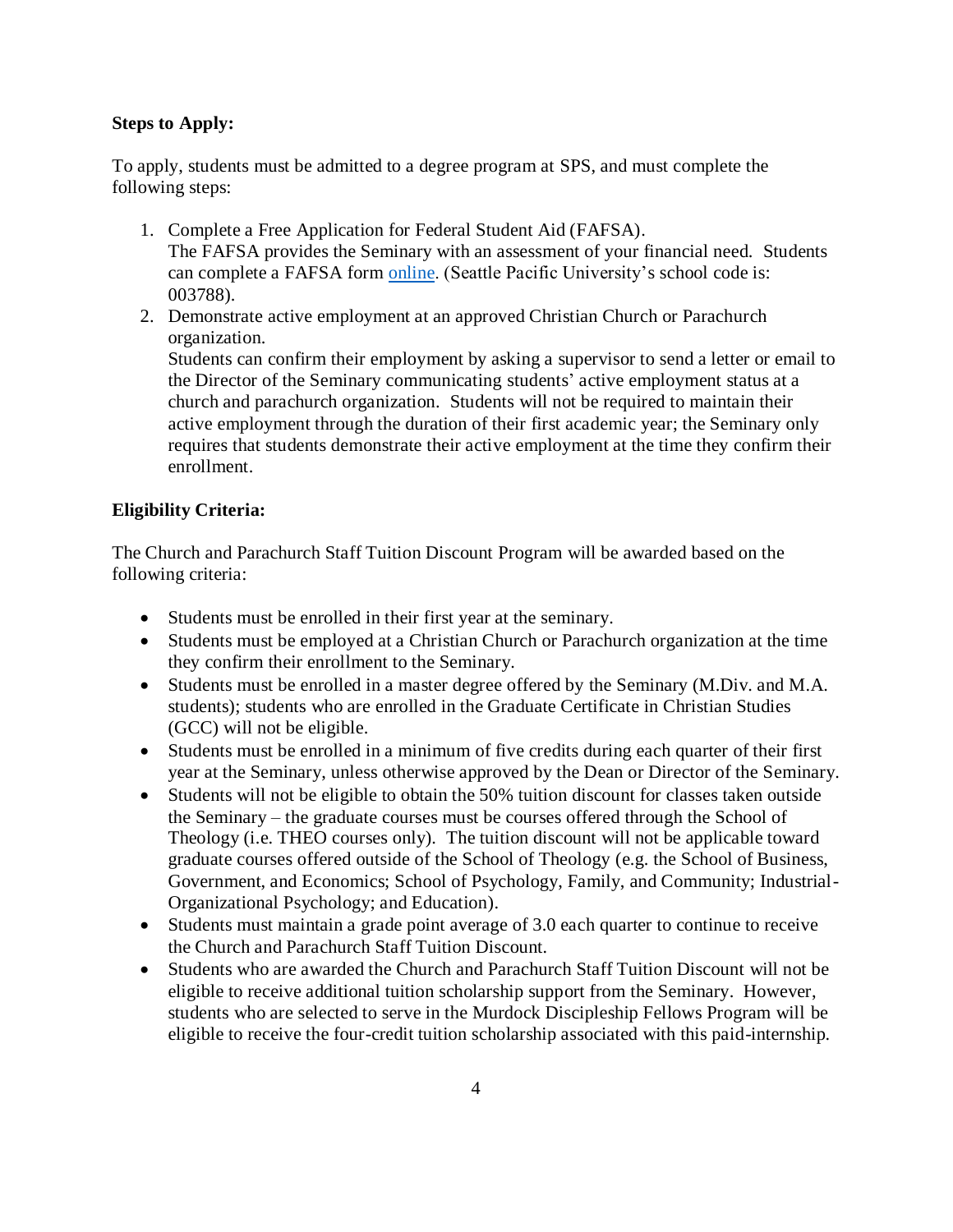- The Church and Parachurch Staff Tuition Discount and Multi-year Tuition Discount Scholarship will only be extended to a combined total of ten students each year.
- The Church and Parachurch Staff Tuition Discount will be subject to change or withdrawal based on a year-to-year evaluation of results.

## <span id="page-5-0"></span>**IV. Multi-Year Tuition Discount Scholarship Policy**

The Multi-Year Tuition Discount Scholarship Policy provides a 50% tuition discount for firstyear students who exhibit exceptional qualifications on the basis of their prior academic performance, vocational preparedness, and their personal and spiritual maturity. This policy provides the 50% tuition discount for two years for M.A. students and three years for M.Div. students of SPS.

Since the Multi-Year Tuition Discount Scholarship is a merit-based scholarship, there is no application process; rather, students are evaluated based on the strength of their Seminary application.

## **Eligibility Criteria:**

- Student must have a cumulative undergraduate GPA for 3.5 or higher, and possess exceptional experience serving in a Christian leadership (which will be attested to in the student's Seminary application).
- Students must be enrolled in their first year at the seminary.
- Students must be enrolled in a master degree offered by the Seminary (M.Div. and M.A. students).
- Students who receive the Multi-Year Tuition Discount Scholarship must be enrolled in a minimum of five credits during each quarter of their first year at the Seminary, unless otherwise approved by the Dean or Director of the Seminary.
- Students will not be eligible to obtain the 50% tuition discount for classes taken outside the Seminary – the graduate courses must be courses offered through the School of Theology (i.e. THEO courses only). The tuition discount will not be applicable toward graduate courses offered outside of the School of Theology – e.g. the School of Business, Government, and Economics; School of Psychology, Family, and Community; Industrial-Organizational Psychology; and Education.
- Students must maintain a grade point average of 3.0 each quarter to continue to receive the Multi-Year Tuition Discount Scholarship.
- Students who are awarded the Multi-Year Tuition Discount Scholarship will not be eligible to receive additional tuition scholarship support from the Seminary. However, students who are selected to serve in the Murdock Discipleship Fellows Program will be eligible to receive the four credit tuition scholarship associated with this paid-internship.
- The Multi-Year Tuition Discount Scholarship and the Church and Parachurch Staff Tuition Discount Program will be extended to a combined total of ten students each year.
- The Multi-Year Tuition Discount Scholarship will be subject to change or withdrawal based on a year-to-year evaluation of results.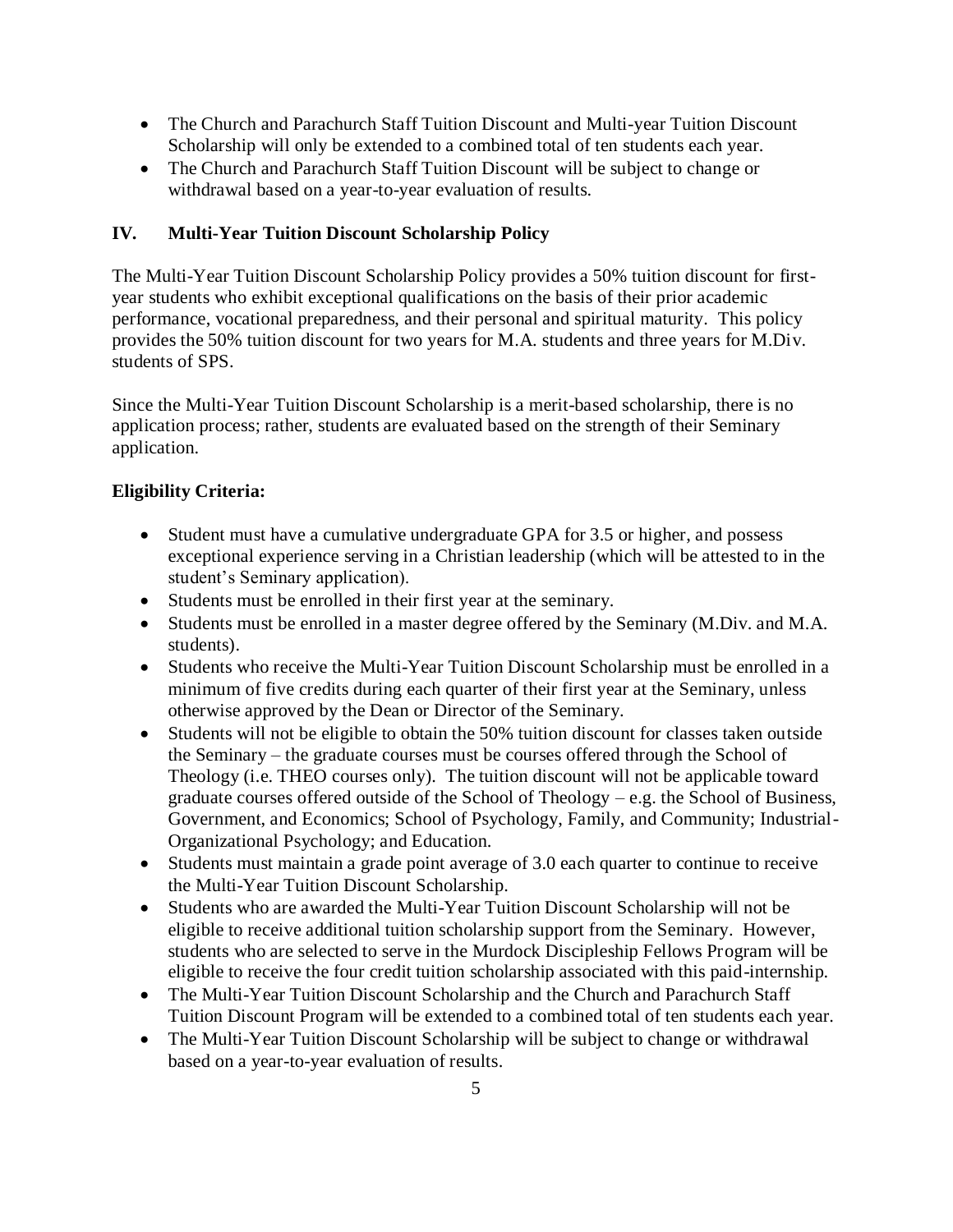#### <span id="page-6-0"></span>**V. Paid Internships**

In partnership with the Center for Biblical and Theological Education, SPS provides opportunities for new and continuing students to apply for paid-internships. The following paidinternships are currently available to students:

## **Murdock Discipleship Fellows Program (MDF)**.

Each academic year, four first-year SPS students are selected to receive this paidinternship opportunity which includes leading AND developing leaders of accountable discipleship groups for SPU undergraduate students. These SPS student interns will provide leadership for this vital undergraduate ministry, while also receiving opportunities for support and mentorship in their own vocational discernment. MDF applications are due by March 2. For more information (including information on compensation), visit this [link.](http://spu.edu/academics/seattle-pacific-seminary/internships/murdock-discipleship-fellows-program)

## **Kern Fellows: "Business as a Holy Calling."**

Each academic year, four second- and third-year SPS students are selected to receive this paid-internship opportunity, which includes leading "Business as a Holy Calling" studies and discussions in local church settings. Interns are compensated for the time they spend being trained on the intersection of faith and business, developing curriculum, and leading small group studies in church settings. Applications for the "Business as a Holy Calling" internship are due on April 1. For more information (including information on compensation), visit this [link.](http://spu.edu/academics/seattle-pacific-seminary/internships/business-as-a-holy-calling)

## <span id="page-6-1"></span>**VI. Graduate Assistantship Opportunities**

A limited number of graduate assistantship opportunities are available each school year. Graduate assistantships are generally for students who have completed at least one year of graduate work with SPS.

Graduate assistants can expect to work ten hours per week, for ten weeks each academic quarter, and earn \$13-\$15 per hour.

To be eligible, students must take at least six credits a quarter, and must make satisfactory progress toward their degree. To apply, download the [Graduate Assistantship Application,](http://spu.edu/academics/seattle-pacific-seminary/financial-aid) and submit your application to [seminary@spu.edu](mailto:seminary@spu.edu) no later than March 31.

#### <span id="page-6-2"></span>**VII. John Wesley Seminary Foundation Grant/Loan**

Students who are pursuing full-time ministry in the Free Methodist Church may qualify for this grant/loan opportunity. Qualified applicants must be Conference Ministerial Candidates (CMC) in the Free Methodist Church. For more information and to begin the application process, visit the Free Methodist Church Department of Leadership Development [website.](http://fmcusa.org/leadership/grants/)